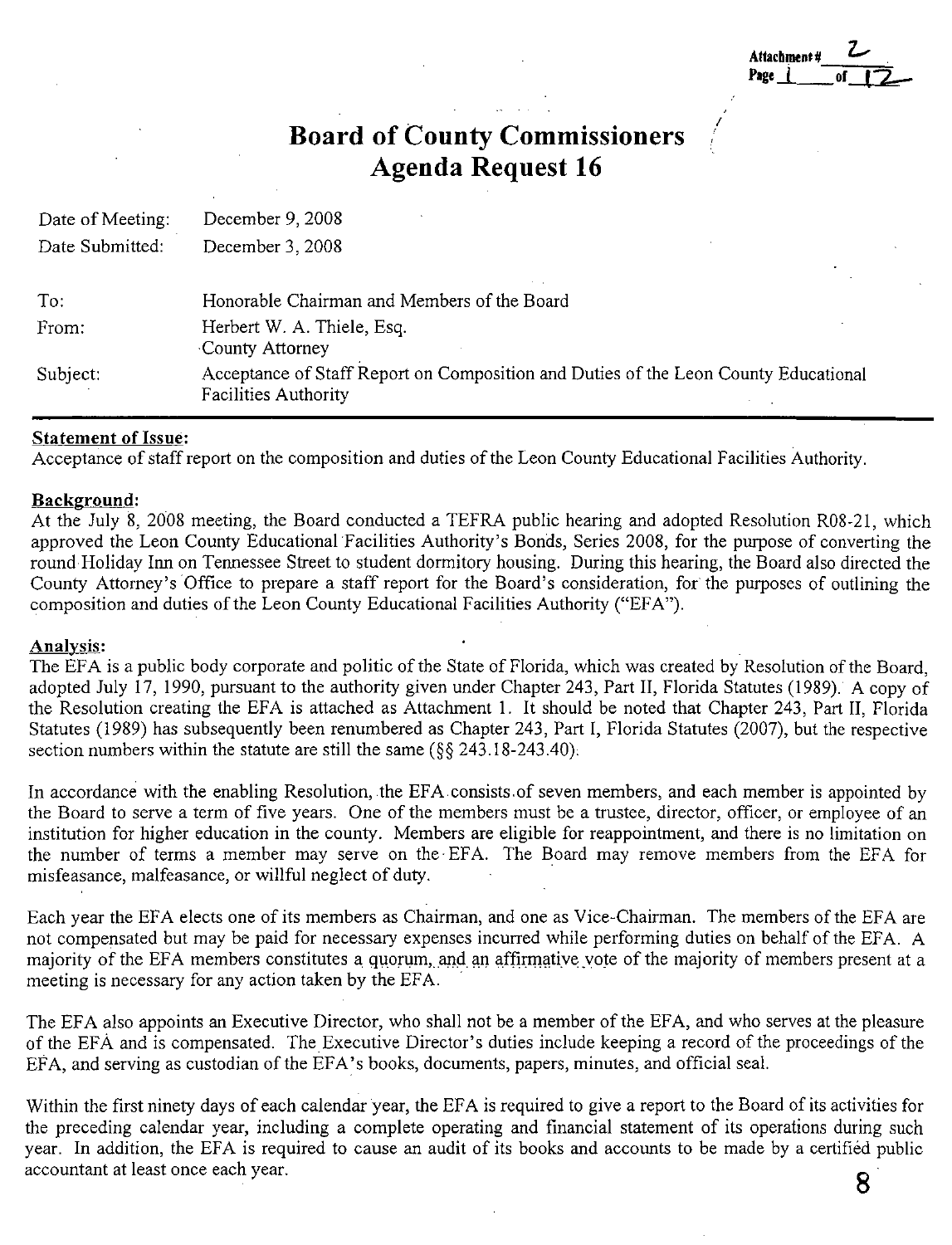**Attachment # 2** Page <u>2</u> of 2

**8** 

The purpose of the EFA is to assist institutions for higher education in the construction, financing, and refinancing of projects. To accomplish its purpose, the EFA is authorized, among other powers, to acquire and convey property, enter into contracts, make loans, issue notes, and issue revenue bonds related to the acquisition, construction, and equipping of higher education-related projects. Notes, bonds or other obligations incurred by the EFA shall not be deemed a pledge of the faith or credit of the County. In June of 1997, the Board also discussed providing legal services to its independent Board. The Board voted unanimously to require all independent authorities (including the EFA) to retain their own legal counsel though their own funds. Subsequently, the Board also required the EF A to retain the same bond counsel and a financial advisor as was retained by Leon County ..

### **Options:**

- 1. Accept staff report on duties and composition of the Leon County Educational Facilities Authority.<br>2. Do not accept staff report on duties and composition of the Leon County Educational Facilities Aut
- 2. Do not accept staff report on duties and composition of the Leon County Educational Facilities Authority.<br>3. Board Direction.
- Board Direction.

### **Recommendation:**

Option L

### **Attachments:**

1. Resolution dated July 17, 1990.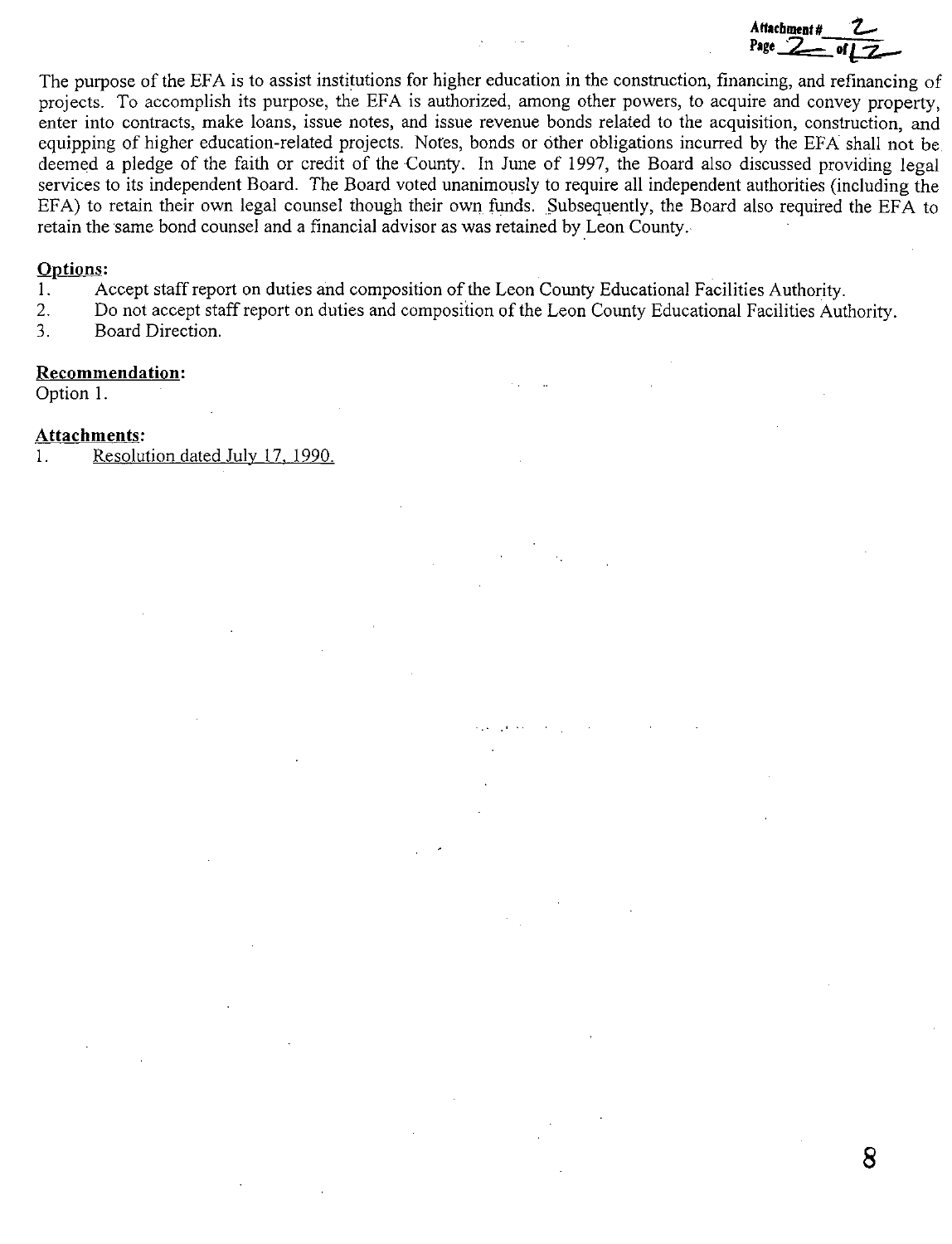**Attachment#**   $Page \, \sqrt{2}$ 

### .RESOLUTION

A·RESOLUTION OF THE BOARD OF COUNTY COMMISSIONERS OF LEON COUNTY, FLCRIDA, CREATING THE LEON COUNTY · EDUCATIONAL FACILITIES AUTHORITY PURSUANT TO CHAPTER 243, PART II, FLORIDA STATUTES; APPOINTING THE INITIAL MEMBERS OF THE AUTHORITY; PROVIDING THAT NEITHER THE FUNDS NOR THE FAITH AND CREDIT OF THE COUNTY SHALL BE OBLIGATED BY THE<br>AUTHORITY AND PROVIDING AN AUTHORITY . AND PROVIDING AN *EFFECTIVE DATE.* 

WHEREAS, the Board of County Commissioners finds that the youth of Leon County do not have the fullest opportunity to learn and to develop their intellectual and mental .capacities because there is a shortage of educational facilities or projects at the institutions for higher education located within the county; and

WHEREAS, the Board of County Commissioners declares that there is a need in Leon County for an educational facilities authority as authorized by Chapter 243, Part II, . Florida Statutes.

NOW, THEREFORE, *BE* IT RESOLVED *BY* THE BOARD OF COUNTY COMMISSIONERS OF LEON COUNTY, FLORIDA;

Section 1. Creation of Authority. Pursuant to Chapter ·243,, Part II, Florida statutes, and upon its motion, the

سعود والمساح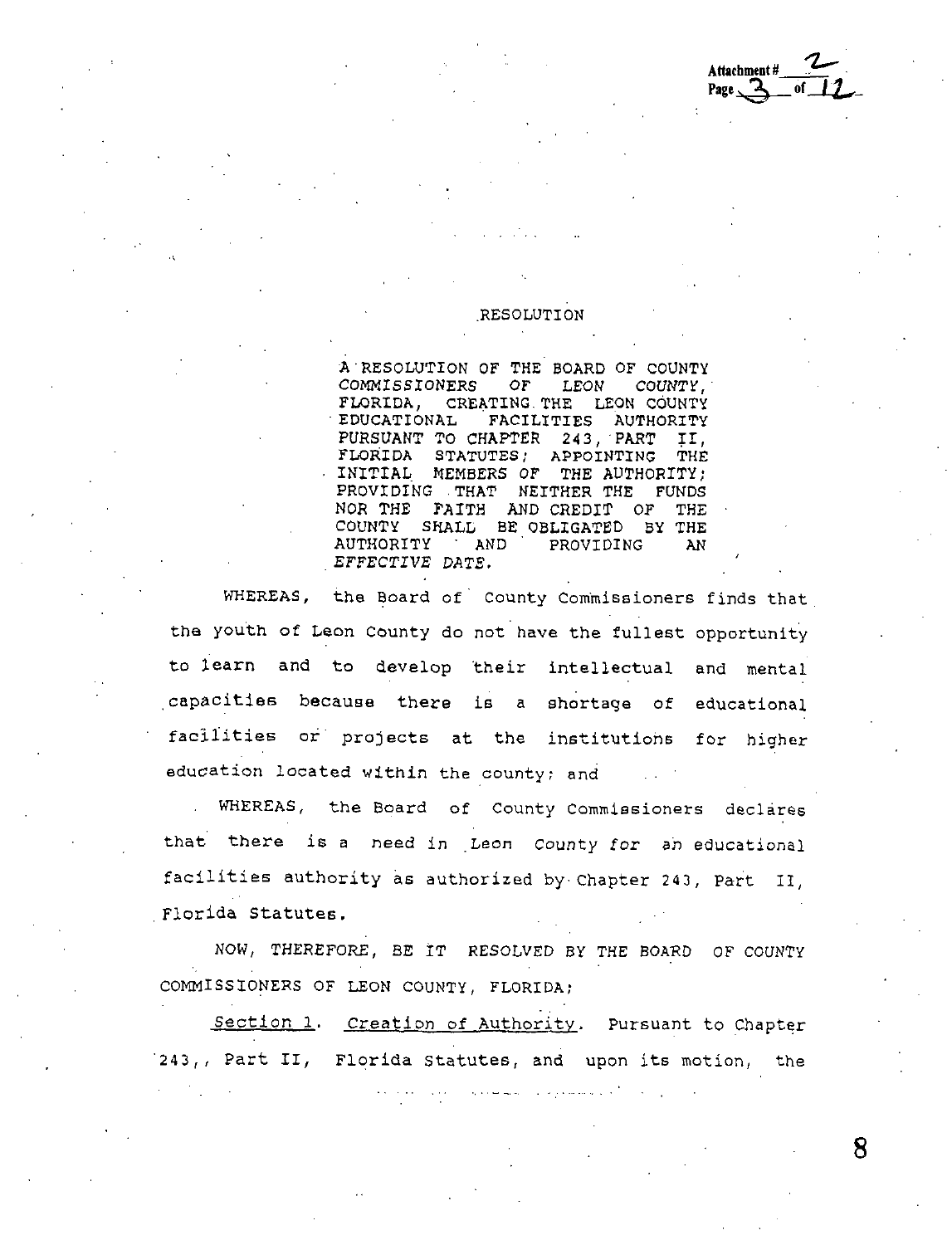Attachment # **'Z-** Page **1--f** *ot\_j* ~

Board of County Commissioners does hereby create the ·Leon county Educational Facilities.Authority consisting of sevan members, as described herein, and one of such members shall be a trustee, director, officer, or employee of an institution *tor* higher· education located in Leon County.

Section 2. Appointment of Initial Members and Term of Each. The initial members of the Authority and the term of each {from the date this Resolution becomes effective) is as follows:

|    | 1. Penny Denler      | One Year    |
|----|----------------------|-------------|
| 2. | Jerry Draper         | Two Years   |
|    | 3. Richard E. Flamer | Three Years |
| 4. | Bob Kallum           | Pour Years  |
|    | 5. John Kraft        | Four Years  |
|    | 6. Marshall Miller   | Five Years  |
|    | 7. Ray Solomon       | Five Years  |

Section 3. Organization of Authority. Of the members first appointed, one shall serve for one year, one for two years, one for three years, two for four years, and two for five years, and in each case. until his successor is appointed and has qualified. Thereafter, the Commission shall appoint for terms of five years each a member or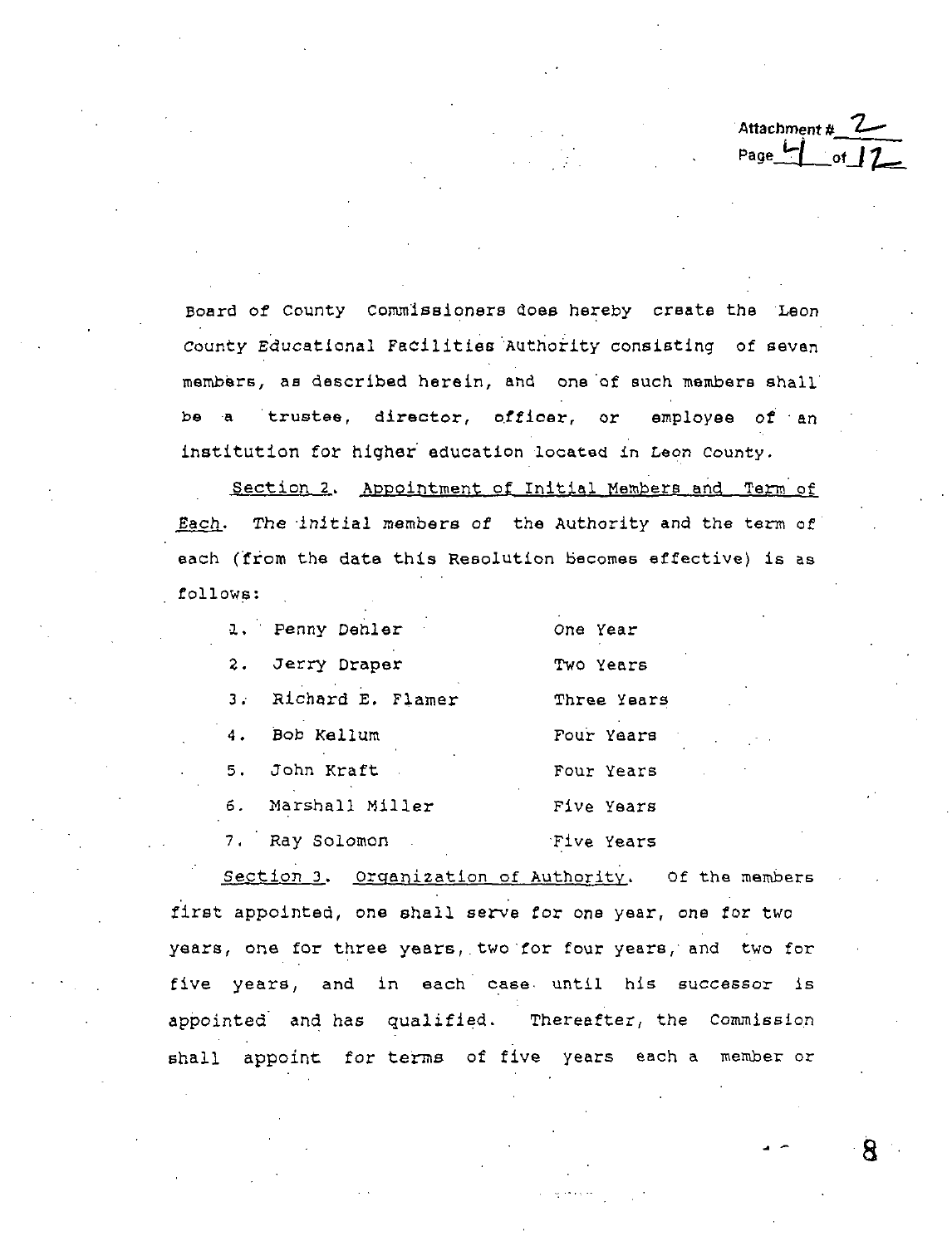Attachment # 1 Page  $5 \pi l^2$ 

members to succeed those whose terms expire. The Conuniseion ahall fill any vacancy for an unexpired term. A member of the Authority shall be eligible for reappointment. Any member of the Authority may be removed by the Commission for misfeasance, malfeasance or willful neglect of duty. Each member of the Authority before entering upon his duties shall take and subscribe the oath or affirmation required by the State Constitution. A record of each such oath shall be filed in the office of the Secretary of State and with the Clerk.· The Authority shall annually elect one of its members as Chairman and one as Vice-chairman, and shall also appoint an executive director who shall not be a member of the Authority and who shall serve at the pleasure of the Authority and shall receive such compensation as shall be fixed by the Authority. The Executive Director shall keep a record of the proceedings of the Authority and shall be custodian of all books, documents, and papers filed with the Authority and of the minute book or journal of the Authority and of its official seal. He may cause copies to be made of all minutes and other records and documents of the Authority and may give certificates under the official seal of the Authority to the effect that such copies are true copies,

~v **8**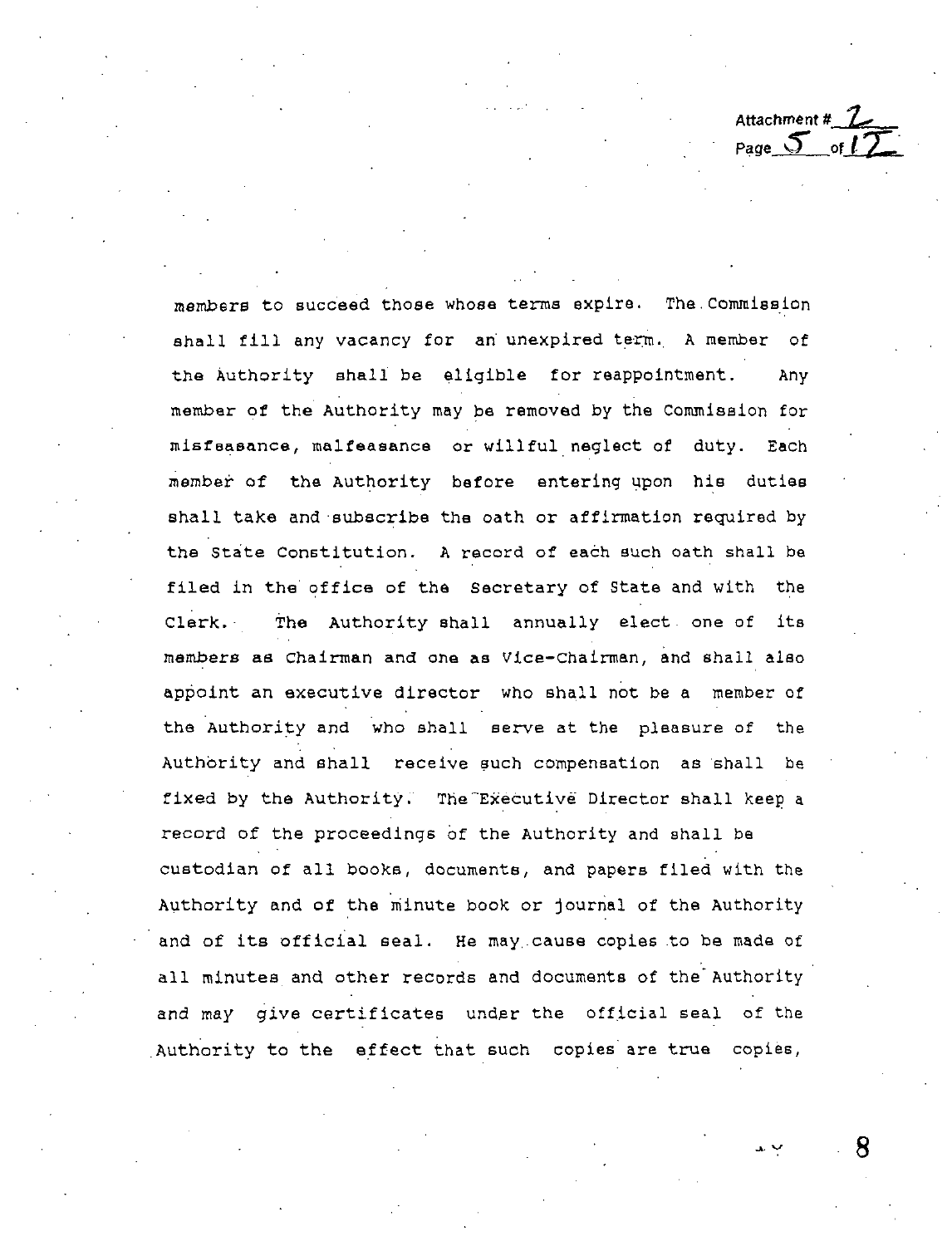Attachment #\_\_\_**\_\_ Page**  ${(\rho \text{ of }f)}$ 

and all persons dealing with the Authority may rely upon such certificates. A majority of the Authority shall constitute a quorum and the affirmative vote of **a** majority of the members present at a meeting of the Authority shall be necessary for any action taken by an Authority; provided, however, any action may be taken by an Authority with the unanimous consent of all of the members of the Authority. No vacancy in the membership of the Authority shall impair the right of **a** quorum to exercise all the rights and perform all the duties of the Authority. Any action taken by the Authority under the provisions of Chapter 243 may be authorized by resolution at any regular or special meeting, and each such resolution shall take" effect immediately and need not be published or posted. The members of the Authority shall. receive no compensation for the performance of their duties hereunder, but each such member shall be paid his necessary expenses incurred while engaged in the performance **of** such duties. Notwithstanding any other law to the contrary, it shall not be or constitute a conflict of interest for a trustee, director, officer, or employee of an institution for higher education to serve as a member of the Authority.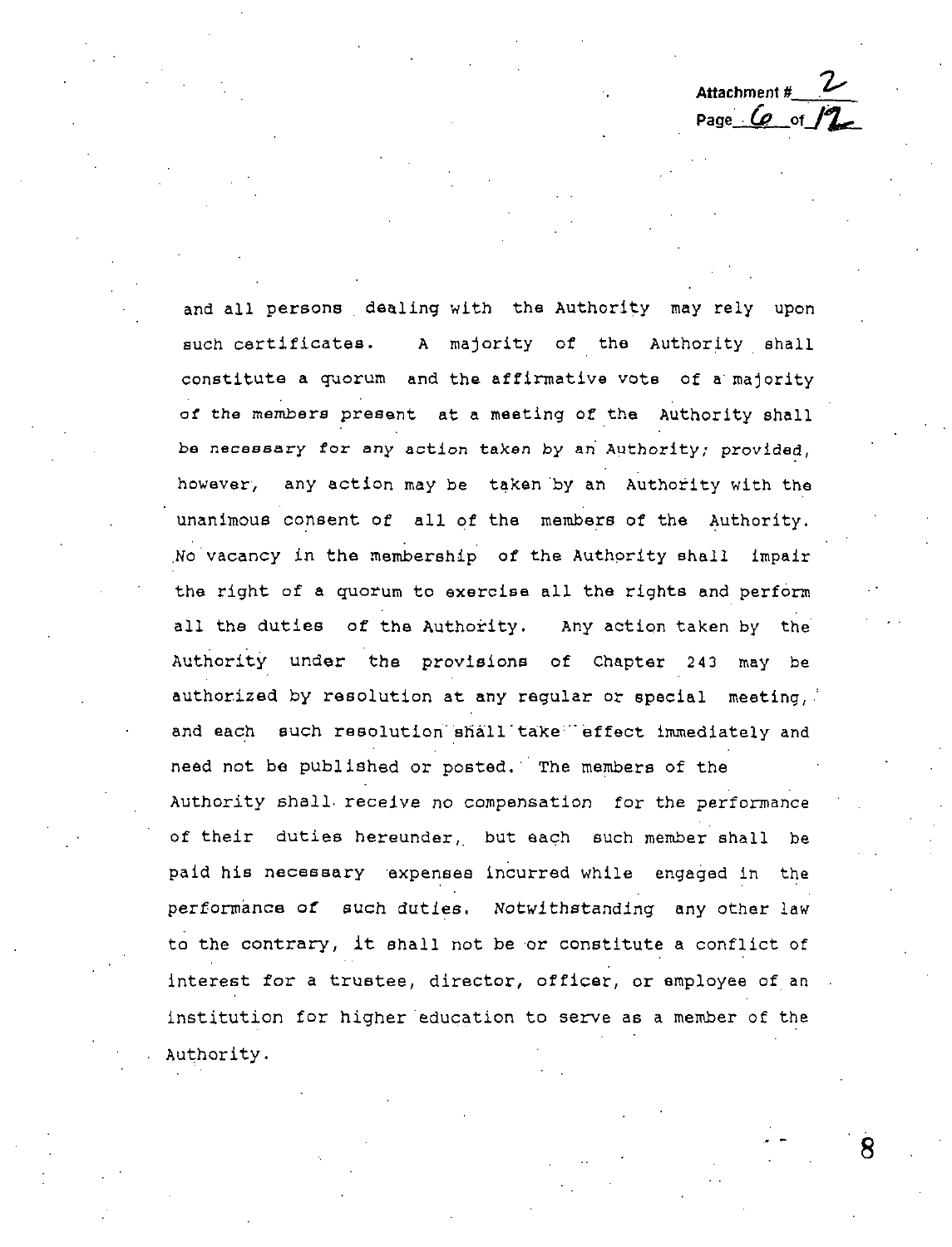Attachment # **"Z,,,·**  Page<sup>-</sup>

section 4. Powers of Authority, The Authority is vested with those powers specified in Chapter 243, Part II, and *no* other powers or authority, such powers to be exercised in accordance with the provisions of Chapter 243. Part II,

Section 5. Expenses. All expenses incurred in carrying• out the provisions of Chapter 243 shall be payable solely from funds provided under the authority of Chapter 243 and no liability or obligations shall be incurred by an Authority hereunder beyond the extent to which moneys shall have been provided under. the provisions of Chapter 243. Neither the notes, bonds nor any other obligation incurred by the Authority shall be deemed a pledge of the faith or credit of Leon County nor shall any act or inaction of the Authority directly or · indirectly or contingently obligate Leon County to levy or to pledge any form of taxation whatever therefor or to make any appropriation for their payment.

Section 6. Reports. Within.the first ninety (90) days of each calendar year, the Authority shall make a report to the governing body of the county of its activities for the preceding calendar year. Each such report shall set forth a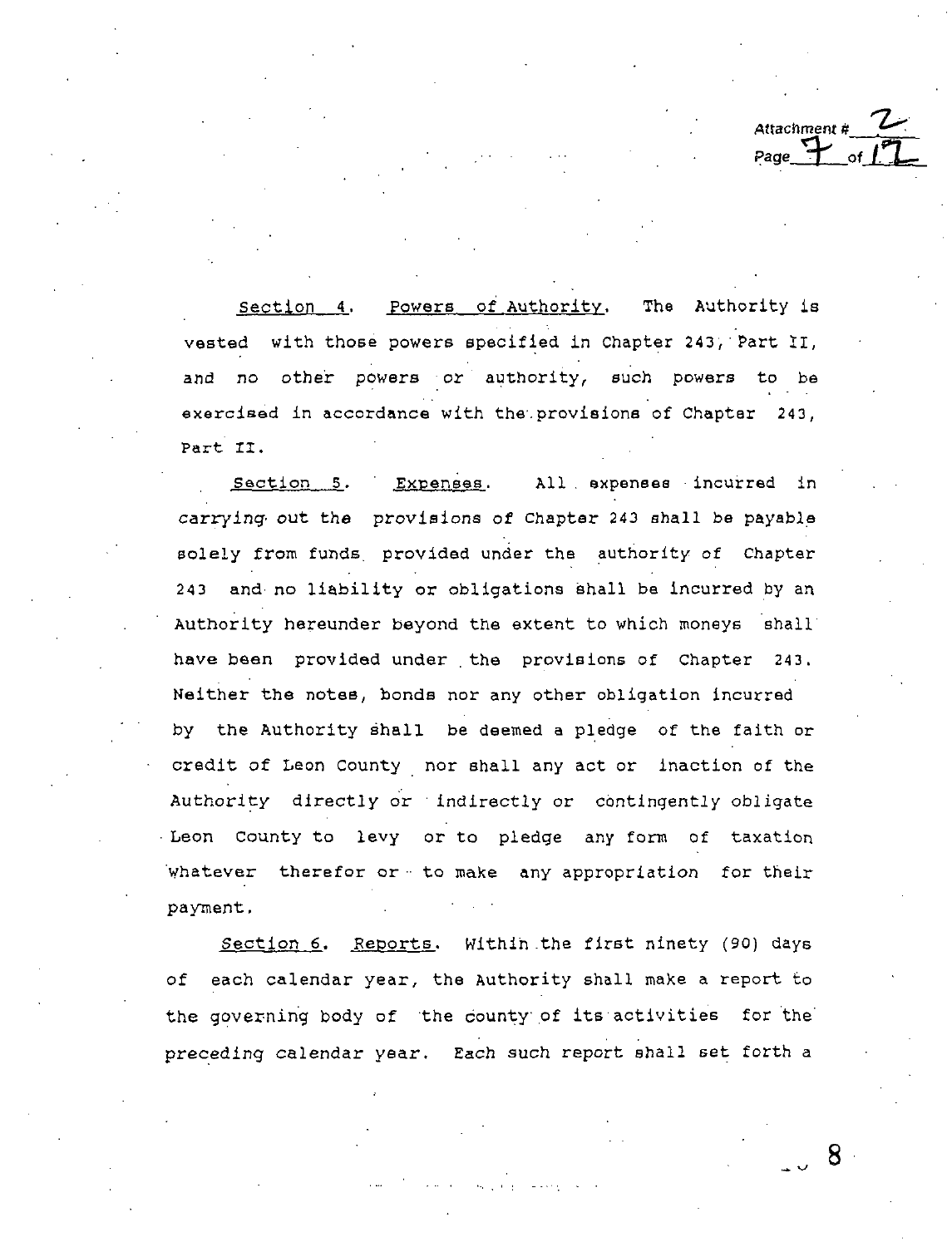Attachment # Page  $2\overline{5}$  of *1* 

8

complete operating and financial statement covering its operations during such year. The Authority shall cause an audit of its books and accounts to be made at least once each year by certified public accountants and the cost thereof shall be paid by the Authority from funds available to it pursuant to Chapter 24J,

section 7. Effective Date. The provisions of this resolution shall become effective upon lts enactment.

DULY PASSED AND· ADOPTED by the Board of County Commissioners of Leon County, Florida, this  $\frac{174}{11}$  day of , 1990.

COMMISSIONERS RIDA

Chairman

Sam Hurst Deputy Clerk

Yordon,

Bν

By:<br>APPROVED AS TO PORM:<br>Control of the back ~ . HeertW.A. ele, Esq.

county Attorney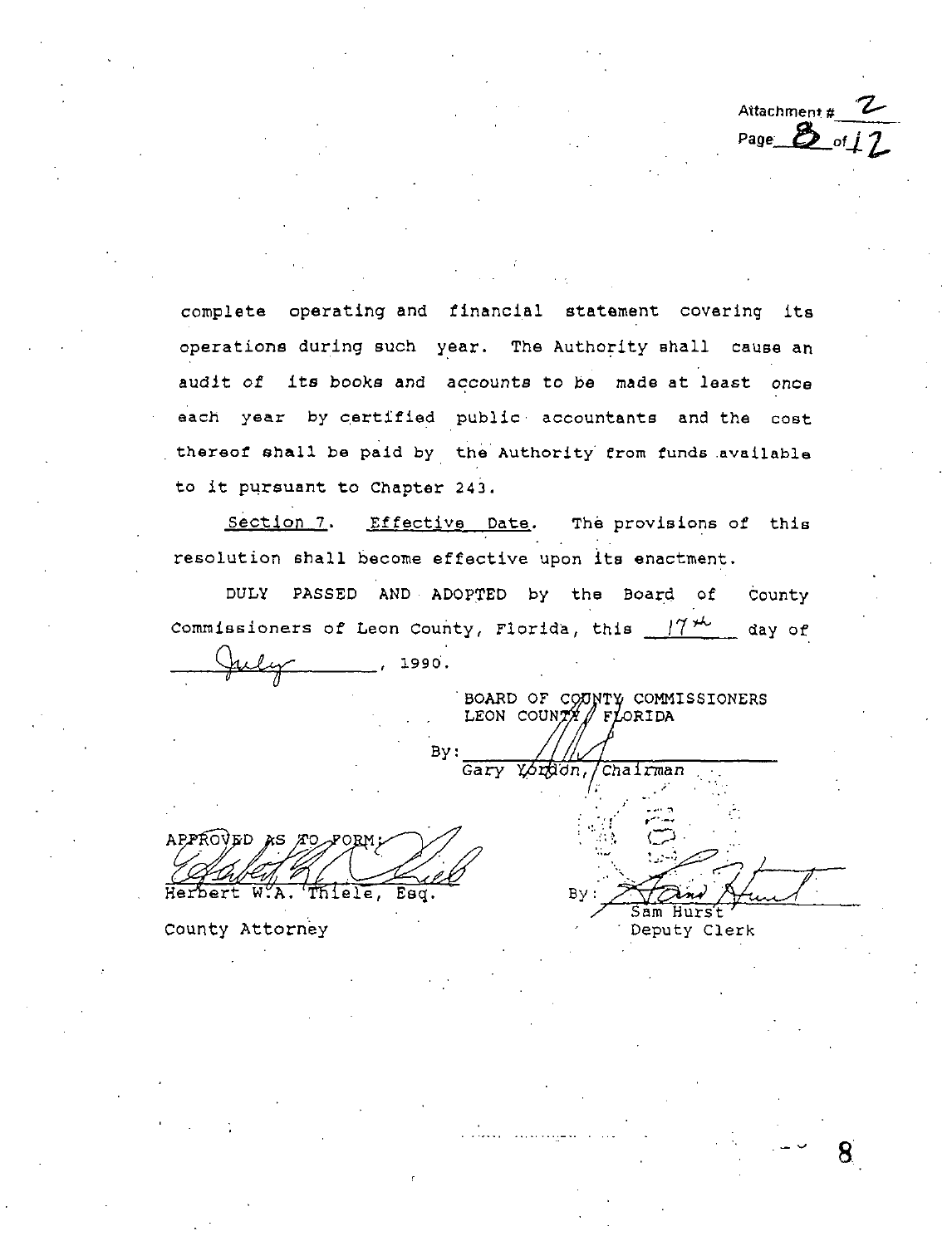Ch. 243

<u>EDUCATIONAL INSTITUTIONS LAW: REVENUE CERTIFICATES</u>

shall be validated, and said board's capacity to act in such cases ratined and committed. heaterformer 1, Z, P, Ch, 图 - 107, St, Z7, St, Ch, 图 - 2012 4 12, Ch 23-222 4 12.<br>http://www.article.com/2012/2012/11 1, 2, Ch, 图 - 2014 - 1 1, Ch, 12-13-32/1 4 16, Ch **COLORED** 

**PART H** 

COUNTIES HIGHER EQUORTIONAL **FACILITIES AUTHORITIES LAW** 

- 243 18 Short Blie.
- 243.19 Findings and declaration of necessity,
- 243.20 Octivitions.
- 243.21 Creation of educational facilities authorities.
- 243.22 Powers of suthority.
- 243.23 Payment of expanses.
- 243.24 Acquisition of real property,
- 243.25 Conveyance of little or interest to participating institutions.
- 243.25 Notes of authority.
- 243.27 Revenue bonds.
- 243.28 Security of bondholders.
- 243.29 Payment of ponds.
- 
- 243.30. Rates, rents, fees, and charges, 243.31 Trust lunds.
- 
- 243.32 Remedies of bondholders. 243.33 Tax exemption.
- 243.34 Retunding bonds
- 243.35 Legal investment.
- 243.36
- Reports.
- 243.37 State agreement. 243.58
- Allernate means.
- 243.39 Liberal construction.
- 243.40 Provisions of part controlling.

243.15 Short little .- Part II of chapter 243, may be referred to as the 'Higher Educational Facilities Authorities' Low.

**PRAINT-ALL CRN 89-3/5** 

243.59 Findings and declaration of necessity. with declared that for the benefit of the people of the state. the increase of their commerce, welfare, and prosperity, and the improvement of their health and living condihons, it is extential that this and lutine generations of youth be given the fullest opportunity to learn and to develop their intellectual and mental capacities; that it is essential that institutions for higher education within each county in the state be provided with appropriate additional means to assist such youth in achieving the required fevals of learning and development of their intailed ual and mental capacities and that it is the purpose of part # of this chanter to provide a measure of assistance and an alternate method to enable institutions. at higher education in each county of this state to provide the facilities and structures which are sorely needed to accomplish the purposes of this part. The necessily in the public interest of the provisions hareinalter enacted is hereby declared as a matter of legistalive determinarion.

 $\sigma_{\rm{max}}$ 

Malers - 5, 2 ah 89, 345

243.20 Delinfitons.-The following terms, wherever used or referred to in this part of chapter 243 shall have the following respective meanings, unless a different meaning clearly appears from the context.

F.S. 1989

(1) Authority or educational facilities authority means any of the public corporations created by 5. 243 21 or any board, body, commission, department, or atticer of the county succeeding to the principal functions thereof or to whom the powers conferred upon each authority by this part shall be given by this part. 12) "Commission" means the board of county commissioners or other tegislative body charged with governing the county (as the case may be).

(3) "Clerk means the clerk of the commission or the other of the county charged with the duties customarily imposed your the clerk thereof.

(4) Real property' includes all lands, including tmprovements and lixtures thereon, and any properly of any nature appointenant thereto, or used in connection inerewith and every extate, interest and sight, legal or equitable, therein, including terms for years and kens by way of judgment, mortgage or otherwise and the indebtedness secured by such liens

(5) Project' means a structure suitable for use as a doinvitory or other housing facility, dining hall, student union, administration pullding, academic building, fibrary, laboratory, research facility, classicom, athletic lacility, health care facility, and maintenance, storage, or utility facility, and other structures or facilities related thereto, or required thereto, or required or useful for the instituction of students, or the conducting of research, or the aperation of an institution for higher education, including parking and other lacitries or structures, essenhas or convenient for the orderly conduct of such institulion for higher education and shall also include equipment and inachinery and other similar items necessary or convenient for the operation of a particular facility or structure in the manner for which its use is intended but shall not include such items as books, fuel, supplies or ather items which are customarby deemed to result in a current operating charge.

(6) 'Cost,' as applied to a project or any portion thereof financed under the provisions of this part, embraces all or any part of the cost of construction and acquisition of all ands, siructures, feal or personal proper-1y, rights, rights-of-way, tranchises, easements and inleres)) acquired or used for a project, the cost of demotishing or removing any buildings or structures on land so acquired, including the cost of acquiring any lands to which such buildings or structures may be removed, the bost of all machinery and equipment, financing charges, interest prior to, suring and for a period of 30 months at. ter completion of such construction, provisions for working capital, reserves for principal and interest and for extensions, enlargements, additions and improvements, cost of engineering, linspoist and legal services, plans, apecifications, studies, surveys, estimates of cost and pl revenues, administrative expenses, expenses necessary or incident to determining the leasibility or practicability of constructing the project and such other experises as may be recessary or incident to the construction and acquisition of the project, the lingnoing of such 1874

### F.S. 1989

# EQUEATIONAL INSTITUTIONS LAW; REVENUE CERTIFICATES

construction and acquisition and the placing of the project in operation.

(7) Bonds' or 'revenue bonds' mean revenue bonds of the authority issued under the provisions of this part, including revenue relunding bands, notwithstanding that the same may be secured by motigage or the full fails and credit of a participating institution for higher equication or any other favelully preciped security of a par-Reipating institution for higher education.

(8) Tristitution for higher education' means an eduestional institution which by victue of law or charter is an accredited, nonprofit educational institution empowered to provide a program of education beyond the high school wurd.

(9) Participating institution' means an institution for higher education which, pursuant to the provisions of this part, shall undertake the linancing and construction or acquisition of a project or shall undertake the refunding or relinancing of obligations or of a motionge or of advances as provided in and permitted by this part.  $44.447 - 1$  and the  $35.5$ 

243.21 Crassion of educational facilities authori $t$  is  $-$ 

(1) In each county there is hereby created a public body corporate and politic to be known as the " County Educational Facilities Authority," Each of said authorities is constituted as a public instrumentality and ine exercise by an authority of the powers conferred by this part shall be deemed and held to be the performance of an essential public function, Each of said authorlifes shall not transact any business or exercise any power hereunder until and unless the commission by proper ordinance or resolution shall declare that there is a need for an authority to function in such county. The determination as to whether there is such need for an authority to tunction;

(a) May be made by the commission on its own motion, or

(b) Shall be made by the commission upon liling of a petition signed by 25 residents of the country asserting. that there is need for an authority to function in such county and requesting that the commission so declare.

(2) The commission may adopt the ordinance or resplusion declaring that there is need for an educational tacarries authority in the country if it straff find that the you're of the county do not have the kinest opportunity to learn and to develop their intellectual and mental capacilies because there is a shortage of educational facilities of projects at the obtainons for higher education located within the County.

(3) In any suit, action, or proceeding involving the vaficilly arentarcement of or relating to any contract of the authority, the authority shak be conclusively deemed to. have been established and authorized to transact business and exercise its powers hereunder upon proof of the adoption of an ordinance of resolution by the commission declaiming the need for the authority. Such ordipance or resolution shall be sufficient if it declares that there is such a need for an authority in the county. A copy of such ardinance or resolution duly certified by the clerk shall be admissible in evidence in any suit, action or proceeding.

(e) The aforementioned ordinance or resolution shall, designato not loss than five persons as marribers of the authority created for said county. One of such members shad be a hustee, director, officer, or employee of an institution for higher education is these be such an institution tocaled in such county. Of the members first uppointed, and shall serve for I year, one for 2 years, one for 3 years, one for 4 years, and the remainder for 5 veass, and in each case until his successor is appointed and has qualified. Thereafter, the commission shall appoint for seims of 5 years each a member or members to succeed those whose terms expire. The commission shall like any vecency for an unexpired term. A member of the authority shak be eligible for reappointment, Am member of the authority may be removed by the conússion for misfeasance, malleasance, or withot neon.

of duty. Each member of the authority before antering upon his dulles shall lake and subscribe the oath or affimation required by the State Constitution. A record of each such bath shall be filed in the affice of the Department of State and with the clerk,

(5) The authority shell annually elect one of its members as chairman and not as vice thairman, and shall also appoint an executive director who shall not be a member of the authority and who shall sarve at the pleasure of the authority and seceive such compensation as shall be lixed by the authority.

(6) The executive director shall keep a record of the proceedings of the authority and shall be custodian of as books, documents and papers filed with the authority and of the minute book or journal of the authority and of its official seal, the may cause copies to be made of all minutes and ather records and documents of the authority and may give certificates onder the official seal of the authority to the effect that such copies are true copies. and all persons dealing with the authority may rely upon such centricates.

(7) A majority of the members of the authority shall constitute a quorixis, and the affirmative vote of a majority of the members present at a meeting of the authority shall be necessary for any action taken by an authority: provided, however, any action may be taken by an shoully with the unanimous consent of all of the memof an authority, his vacancy in the membership of the wothority shall impair the right of a quoturn to axercise all the rights and perform all the duties of the authority, Any action taken by the authority under the provisions of this part may be authorized by resolution as any regular or special meeting, and each such resolution shall take ellect invitediately and need not be published or posted.

(8) The members of the authority shall receive no compensation for the performance of their duties hereunder but each such member shall be paid his necessary expenses incurred while engaged in the purtormance of firch outles.

(9) Notwithstanding any other law to the contrary, it shall not be a constitute a condict of interest for a trustee, director, afficer, or employee of an institution for higher education to serve at a member of the euthority. POLICING, 41. 4. 25. 20-34.5; 10, 10, 25. 05. 10-400; 1. 4. 04. 10-214.

243.22. Powers at authority.-The purpose of the authority shall be to assist institutions for higher educa-

1875

 $C1.243$ 

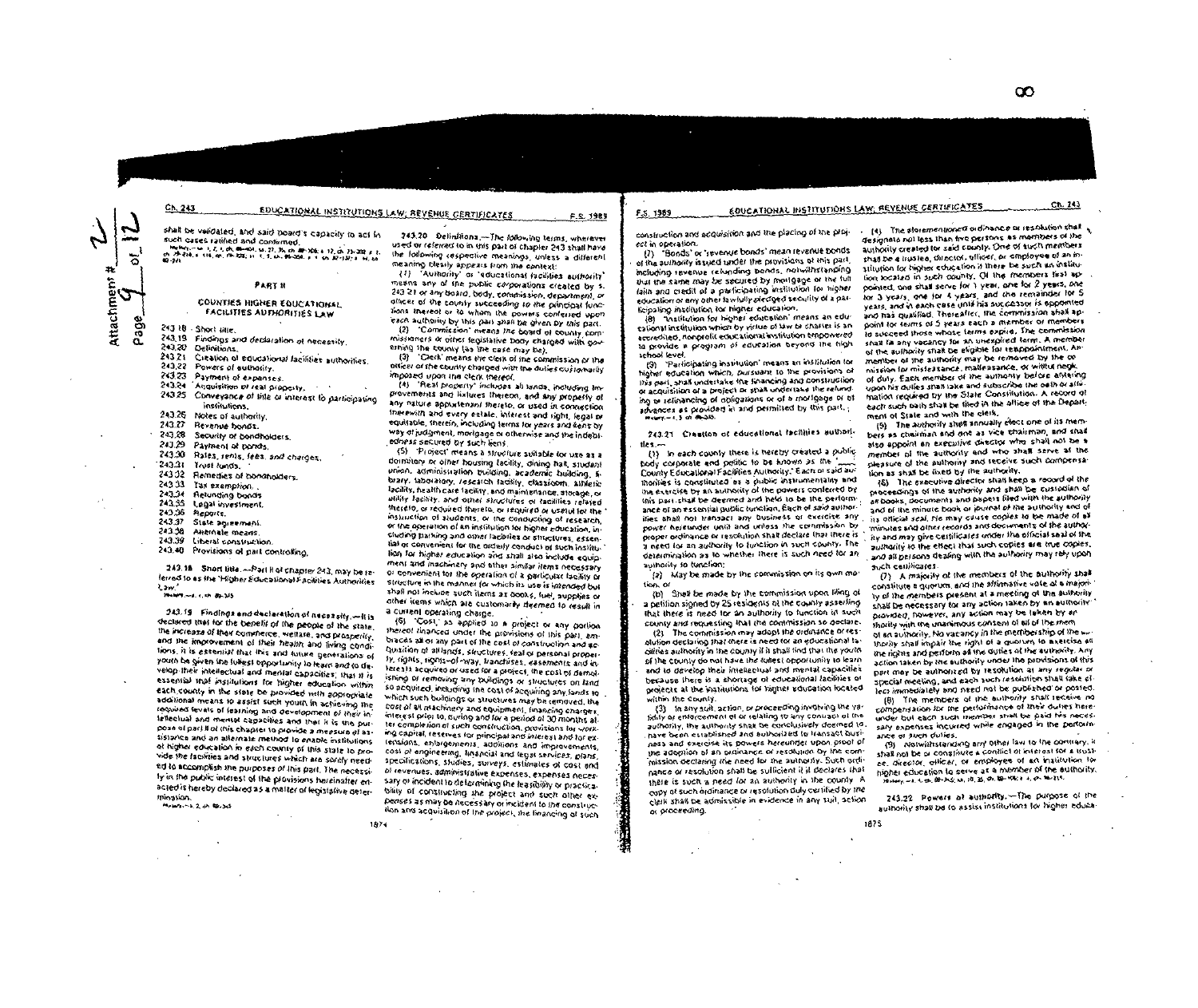ttachment #

Page

tion in the construction, financing, and retinancing of projects, and for this purpose the authority is authorized. and emotivered:

(1) To have perpetual succession as a body politic and corporate and to adopt bylaws for the requisiton of its attairs and the conduct of its business.

(2) To adopt an official seal and alter the same at pleasure.

(3) To maintain an office at such place or places in the county as it may designate.

(4) To sue and be sued in its own name, and plead and be impleaded.

(5) To determine the location and character of any project to be linanced under the provisions of this part: and

(a) To construct, reconstruct, maintain, repair, operale, lease as lessee or lessor and regulate the same;

(b) To enter into contracts for any or all of such purposes:

(c) To enter into contracts for the management and operation of a project; and

(d) To designate a participating institution for higher education as its agent to determine the location and character of a project undertaken by such participating institution for higher education under the provisions of this part and as the agent of the authority, to construct, reconstruct, maintain, repair, operate, lease as lessee or lessor, and requiale the same, and, as the agent of the authority, to enter into contracts for any or all of such purposes, including contracts for the management and operation of such project.

(6) To issue bonds, bond anticipation notes and other obligations of the authority for any of its corporate purposes, and to fund or refund the same, all as provided. in this part.

(7) Generally, to lix and revise from time to time and icharge and collect rates, rents, fees and charges for the use of and for the services furnished or to be furnished by a project or any portion thereof and to contract with any person, partnership, association, or corporation or other body public or private in respect thereof.

(B) To establish rules and regulations for the use of a project or any portion thereof and to designate a parlicipating institution for higher education as its agent to establish rules and regulations for the use of a project. undertaken by such participating institution for higher education.

(9) To employ consulting engineers, architects, atforneys, accountants, construction and financial experts, superintendents, managers, and such other employees and agents as may be necessary in its judgment, and to fix their compensation.

(10) To receive and accept from any public agency toans or grants for or in aid of the construction of a project or any portion thereof, and to receive and accept loans, grants, aid, or contributions from any source of either money, property, labor, or other things of value, to be held, used, and applied only for the purposes for which such loans, grants, aid, and contributions are made

(11) To mortgage any project and the site thereof for the benefit of the holders of revenue bonds issued to finance such projects.

(12) To make loans to any participating institution for higher education for the cost of a project in accordance with an agreement between the authority and the participating institution for higher education; provided no such loan shall exceed the total cost of the project as determined by the participating institution for higher educalion and approved by the authority.

F.S. 1989

F.S. 1989

(13) To make loans to a participating institution for higher education to refund outstanding obligations, mortgages or advances issued, made or given by such participating institution for higher education for the cost of a project.

(14) To charge to and equitably apportion among participating institutions for higher education its administralive costs and expenses incurred in the exercise of the powers and dulies conferred by this part.

(15) To do all things necessary or convenient to carry out the purposes of this part.

 $-5.003 - 345$ 

243.23 Payment of expenses.-All expenses incurred in carrying out the provisions of this part shall be payable solely from lunds provided under the authority of this part, and no liability or obligation shall be incurred by an authority hereunder beyond the extent to which moneys shall have been provided under the provisions of this part.

History. . . 6. ch 69-345

1876

243.24 Acquisition of real property.-The authority is authorized and empowered, directly or by and through a participating institution for higher education as its agent, to acquire by purchase solely from funds. provided under the authority of this part, or by gift or devise, such lands, structures, properly, real or personal, rights, rights-of-way, franchises, easements, and other interests in lands, including lands lying under water and riparian rights, which are located within or without the state as it may deem necessary or convenient for the construction or operation of a project, upon such terms. and at such prices as may be considered by it to be reasonable and can be agreed upon between it and the owner thereof, and to take title thereto in the name of the authority or in the name of a participating institution. for higher education as its agent.  $min$  on  $-1$  for  $60 - 145$ 

243.25 Conveyance of title or interest to participating institutions.-When the principal of and interest on revenue bonds of the authority issued to finance the cost of a particular project or projects at a participating. institution for higher education, including any revenue refunding bonds issued to relund and refinance such revenue bonds, have been fully paid and retired or when adequate provision has been made fully to pay and retire the same, and all other conditions of the resolution. or trust agreement authorizing and securing the same. have been satisfied and the lien of such resolution or Trust agreement has been released in accordance with the provisions thereof, the authority shall promptly do such things and execute such deeds and conveyances. as are necessary and required to convey title to such project or projects to such participating institution for higher education, tree and clear of all liens and encumEDUCATIONAL INSTITUTIONS LAW; REVENUE CERTIFICATES

brances, all to the extent that title to such project or projects shall not, at the time, then be vested in such participating institution for higher education. Halam - L. E. or. 89-345.

243.26 Notes of authority. The authority is authorized from lime to time to issue its negotiable notes for any corporate purpose and renew from time to time any notes by the issuance of new notes, whether the notes to be renewed have or have not matured. The authority may issue notes partly to renew notes or to discharge other obligations then outstanding and partly for any other purpose. The notes may be authorized, sold, executed and delivered in the same manner as bonds. Any resolution or resolutions authorizing notes of the authorily or any issue thereof may contain any provisions which the authority is authorized to include in any resolution or resolutions authorizing revenue bands of the authority of any issue thereof, and the authority may include in any notes any terms, covenants or conditions which it is authorized to include in any bonds. All such notes shall be payable solely from the revenues of the authorily, subject only to any contractual rights of the holders of any of its notes or other obligations then outstanding.  $H_{\text{S}}(m\gamma)=1$  . S. ch, EB-3-15

243.27 Revenue bonds.-

(1) The authority is authorized from time to time to issue its negotiable revenue bonds for any corporate purpose, In anticipation of the sale of such revenue bonds; the authority may issue negotiable bond anticipation notes and may renew the same from time to time, but the maximum maturity of any such note, including renewals thereof, shall not exceed 5 years from the date of issue of the original note. Sixth notes shall be paid from any revenues of the authority available therefor and not otherwise pledged, or from the proceeds of sale of the revenue bonds of the authority in anticipation of which they were issued. The notes shall be issued in the same manner as the revenue bonds. Such notes and the resolution or resolutions authorizing the same may contain any provisions, conditions, or limitations which a bond resolution of the authority may contain.

(2) The teverue bonds and notes of every issue shall be payable solely out of revenues of the authority. subject only to any agreements with the holders of particular revenue bonds or notes pledging any particular revenues. Notwithstanding that revenue bonds and notes may be payable from a special fund, they shall be and be deemed to be for all purposes negotiable instruments, subject only to the pravisions of the revenue bonds and notes for registration.

(3) The revenue bonds may be issued as serial bonds or as term bonds; or the authority, in its discrelion, may issue bonds of both types. The revenue bonds shall be authorized by resolution of the members of the authority and shall bear such date or dates, mature at such time or times not exceeding 50 years from their respective dates, bear interest at such rate or rates, be payable all such time or times, be in such denominations, be in such form, either coupon or registered, carry such registration privileges, be executed in such manner, be payable in lawful money of the United States at such place or places, and be subject to such terms of

redemption, as such resolution or resolutions may provide. The revenue bond's or notes may be sold at public or private sale for such price or prices as the authority shall determine. Pending preparation of the delinitive bonds, the authority may issue interim receipts or certificates which shall be exchanged for such definitive honds.

Ch. 243

(4) Any resolution or resolutions authorizing any revenue bonds or any issue of revenue bonds may contain provisions, which shall be a part of the contract with the holders of the revenue bonds to be authorized, as to: (a) Pledging of all or any part of the revenues of a

project or any revenue-producing contract or contracts made by the authority with any individual, partnershcorporation, or association or other body, public or vate, to secure the payment of the revenue bonds or any particular issue of revenue bonds, subject to such agreements with bondholders as may then exist,

(b) The rentals, lees, and other charges to be chaiged, and the amounts to be raised in each year thereby, and the use and disposition of the revenues. (c) The setting aside of reserves or sinking funds, and the regulation and disposition thereof,

(d) Limitations on the right of the authority or its agent to restrict and regulate the use of the project.

(e) Limitations on the purpose to which the proceeds of sale of any issue of revenue bonds then or therealter to be issued may be applied and pledging such proceeds to secure the payment of the revenue bonds or any issue of the revenue bonds,

(f) Limitations on the issuance of additional bonds, The terms upon which additional bonds may be issued and secured and the relunding of outstanding bonds. (g) The procedure, it any, by which the terms of any contract with bondholders may be amended or abrogaled, the amount of bonds the holders of which must consent thereto, and the mainer in which such consent may oa given.

(h) Limitations on the amount of moneys derived from the project to be expended for operating, administrative, or other expenses of the authority.

(i) The acts or omissions to act which shall of jule a default in the duties of the authority to holde its obligations and providing the rights and remedies of such holders in the event of a default.

(j) The mortgaging of a project and the site thereof for the purpose of securing the bondholders.

(5) Neither the members of the authority nor any person executing the revenue bonds or notes shall be liable personally on the revenue bonds or notes or be subject to any personal liability or accountability by reason of the issuance increof.

(6) The authority shall have power out of any funds available inerefor to purchase its bonds or notes. The authority may hold, pledge, cancel, or resell such bonds, subject to and in accordance with agreements with bondholders.

Hiatary. - 1 10.ch 田山5.1 万.ch.73-307.4.3.ch 日 けいえいある

243.28 Security of bondholders.-In the discretion of the authority any revenue bonds issued under the provisions of this part may be secured by a trust agreement by and between the authority and a corporate trustee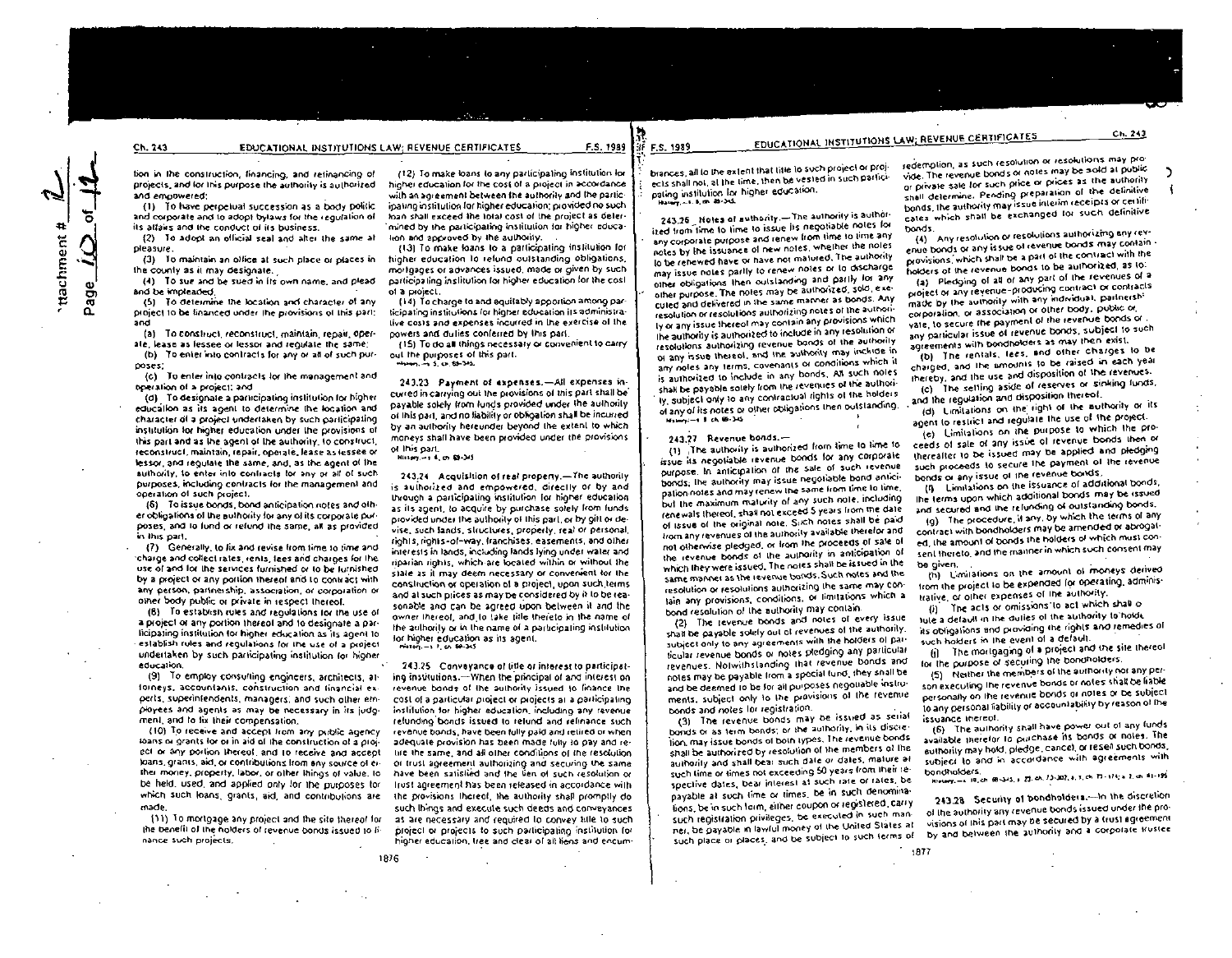$Ch. 243$ 

**ichment** 

Page

or trustees, which may be any trust company or bank. having the powers of a trust company within or without the state. Such trust agreement or the resolution providing for the issuance of such revenue bonds may pledge. or assion the revenues to be received or proceeds of any contract or contracts plegged and may convey or mortgage the project or any portion thereof, Such Hustagreement or resolution providing for the issuance of such revenue bonds may contain such provisions for. protecting and entercing the rights and remedies of the bondholders as may be reasonable and proper and not in violation of law, including particularly such provisions. as have hereinabove been specifically authorized to be included in any resolution or resolutions of the authority. authorizing revenue bonds thereof. Any bank or trust company incorporated under the laws of this state. which may act as depository of the proceeds of bonds. or of revenues or other moneys may furnish such indemhilying bonds or pleage such securities as may be required by the authority. Any such trust agreement may ise) forth the rights and remedies of the bonchorders and of the trustee or trustees, and may restrict the individual right of action by bondholders. In addition to the loregoing, any such trust agreement or resolution may contain such other provisions as the authority may degm reasonable and proper for the security of the bondholders. All expenses incurred in carrying out the provisions of such Trust agreement or resolution may be treated as a part of the cost of the operation of a project. Number 1, 11, 25, 28-342

243.29 Payment of bonds,-Revenue bonds issued under the provisions of this part shall not be deemed to constitute a debt of bability of the state or of the county. or a pledge of the faith and credit of the state or of any such county, but shall be payable solely from the funds herein provided therefor from revenues. At such revenue bonds shall contain on the face increol a statement. to the effect that neither the State of Plorida nor the authority shall be obligated to pay the same or the interest thereon except from revenues of the project or the portion thereof for which they are issued and that neither the laith and credit nor the faxing power of the state or at any political subdivision thereof is pledged to the payment of the principal of or the interest on such bonds. The issuance of revenue bonds under the provisions of this pail shall not directly or indirectly or contingently obligate the state or any political subdivision thereof to levy or to pledge any lorm of taxation whatever therefor pr to make any appropriation for their payment, **BLISOT - 1 12.4h 68-243 9 1.6h 71-124** 

243.30 Bales, rents, fees, and charges.-(1) The authority is authorized to fix, revise, charge and collect rates, rents, lees and charges for the use of and for the services turnished or to be furnished by each project and to contract with any person, partnership, association or corporation, or other body, public or private. in respect thereof. Such rates, rents, fees and charges. shall be fixed and adjusted in respect of the aggregate. of rates, rents, lees and charges from such project so as to provide tunds sufficient with other revenues. If any: (a) To pay the cost of maintaining, repairing and operating the project and each and every portion thereof.

to the extent that the payment of such cost has not othtrivise been adequately provided for,

(b) To pay the principal of and the interest on outstanding revenue bonds of the authority issued in resoect of such project as the same shall become due and payable.

(c) To create and maintain reserves required or provided for in any resolution authorizing, or trust agreement securing, such revenue bonds of the authority,

Such rates, rents, lees and charges shall not be subject to supervision or requisition by any department, commission, board. Gody, bureau or agency of this state other than the authority.

(2) A sullicient amount of the revenues derived in respect of a project, except such part of such revenues as may be necessary to pay the cost of maintenance. repair and operation and to provide teserves and for renewals, reclacements, extensions, enlargements and improvements as may be provided for in the resolution authorizing the issuance of any revenue bonds of the authority or in the trust agreement securing the same, shall be set a side at such regular intervals as may be provided in such resolution or trust agreement in a sinking or other similar fund which is hereby pledged to, and charged with, the payment of the principal of and the intelesion such revenue bonds as the same shall become due, and the redemption price or the purchase price of bonds relized by call or purchase as therein provided. Such pledge shall be valid and binding from the time when the pledge is made; the rates, rents, tees and charges and other revenues of other moneys so pledged and thereafter received by the authority shakimmediately be subject to the lien of such pledge with. out any physical delivery thereof or (titther act, and the lien of any such pledge shall be valid and binding as against all parties having claims of any kind in lost, contract or otherwise against the authority, krespective of whether such parties have notice thereof. Heither the resolution has any trust agreement by which a pleone a created need be filed or recorded except in the records of the authority.

(3) The userand disposition of moneys to the credit of such sinking or other similar lund shall be subject to the provisions of the resolution authorizing the issuance. of such bonds or of such trust agreement. Except as may otherwise be provided in such resolution or such frust agreement, such sinking or other similar fund shall. be a long for all such revenue bonds issued to Imance. projects alla particular institution for higher education. without distinction or priority of one over another; provided the authority in any such resolution or trust agreement may provide that such sinking or other similar lund. shall be the fund for a particular project at an institution for higher education and for the revenue bonds issued to tinance a particular project and may, additionally, permit and provide for the issuance of revenue bonds having a subordinate lien in respect of the security herein. authorized to other revenue bonds of the authority and in such case, the authority may create separate sinking. or other similar funds in respect of such subordinate kenbonds.

 $\mu_{\rm H}$  (seg  $\mu_{\rm V} = \sqrt{3}$  , pr. 69-345.

# EQUCATIONAL INSTITUTIONS LAW, BEVERUE CERTIFICATES

243.31 Trust funds. - All maneys received pursuant to the authority of this part, whether as proceeds from the sale of bonds or as revenues, shall be deemed to be trust funds to be held and applied solely as provided in this part. Any atticer with whom, or any bank of trust company with which, such moneys shall be deposited shaking this is using of such moneys and shall hold and apply the same for the purposes hereof, subject to such: regulations as this act and the resolution authorizing the bonds of any issue or the trust agreement securing such bonos may provide.

 $H = \frac{1}{2} \int_{0}^{2\pi} \sqrt{1 - \left( \frac{1}{2} \right)^2} \left( \frac{1}{2} \right) \, d\theta = \frac{1}{2} \pi \int_{0}^{2\pi}$ 

F.S. 1969

 $F.5.1989$ 

243.32 Remedias of bandholders,-Any holder of revenue boods issued under the provisions of this part or any of the coupons appertaining thereto, and the trustée or trustées under any trust agreement, except to the extent the rights harem given may be restricted by any resolution authoriting the issuance of, or any such trust agreement securing, such bonds, may, either at law or in equity, by suit, action, mandamus or other proceedings, protect and enforce any and all rights under the laws of the state or gramed hereunder or under such resolution or trust agreement, and may enforce and compet the performance of all duries required by this part or by such resolution or trust agreement to be performed by the authority or by any others, employee or agent thereof, including the fixing, charging and collecting of the rates, rents, lees and charges herein authorized and required by the provisions of such resolution or trust agreement to be fixed, established and collected.

医皮膜

Ž.

ii<br>Af

PART NO.

P.

ψ,

243.33 Tax exemption.-The exercise of the powers granted by this part will be in all respects for the benelit of the people of this scale, for the increase of their commerce, wellard and prospectly, and for the improvement of their health and living conditions, and as the oppration and maintenance of a project by the authority or its agent will constitute the performance of an essential public function, neither the authority not its agent shall be required to pay any fakes or assessments upon or in respect of a project or any property acquired or used by the authority of its agents under the provisions of this pait or upon the income therefrom, and any bonds issued under the provisions of this part, their transfer, and the income therefrom, including any profit made on the sale thereof, shall at all times be free hom taxation of every kind by the state. the county and by the municipalities and other political subdivisions in the state. The exemption granted by this section shall not be applicable. to any lax imposed by chapter 220 on interest, income or profits on debt obligations owned by corporations.

#### 243.34 Relanding bonds.-

(1) The suthority is hereby authorized to provide for the issuance of revenue bonds of the authority for the puspose of retunding any revenue bonds of the authority then outstanding, including the payment of any redemplion premium thereon and any interest accrued or to accrue to the earliest or subsequent date of redemption. purchase or maturity of such revenue bonds, and, if

deemed advisable by the authority, for the additional purpose of paying all or any part of the cost of constructing and acquiring additions, improvements, extensions or enlargements of a project or any portion thereof.

 $Cn. 243$ 

(2) The proceeds of any such revenue bonds issued for the purpose of refunding pulstanding revenue bonds may, in the discretion of the authority, be applied to the purchase or refirement at maturity or redemption of such outstanding revenue bonds eitner on their earliest or any subsequent redemption date or upon the purchase or al the maturity thereof and may, pending such application, be placed in escrow to be applied to such purchase or relixement at maturity or redemption on such date as may be determined by the authority.

(3) Any such esciowed proceeds, pers : use, may be invested and reinvested in offer. tions at the United States of America, or in certificates of deposit or lime deposits secured by direct obligations. of the United States, maluring at such time of times as shall be appropriate to assure the prompt payment, as to principal, interest and redemption premium, if any, of the outstanding revenue bonds to be so relunded. The interest, income, and profils, if any, earned or realized on any such hivestment may also be applied to the payment of the pulstanding revenue bonds to be so refunded. Alser the terms of the escrow have been july salislied and carried out, any balance of such proceeds and interest, income and piglits, if any, earned or realized on the investments inereof may be returned to the authority

for use by it in any lawful manner. (4) The portion of the proceeds of any such revenue bonds issued for the additional purpose of paying all or any part of the cost of constructing and acquiring additions, improvements, extensions or enfargements of a project may be invested and reinvested in direct obligations of the United States, or in certificates of deposit or time deposits secured by direct opligations of the United States, maturing not fater than the time or times when such proceeds will be needed for the purpose of paying all or any part of such cost. The interest, income and profils, il any, earned or realized on such?  $n<sub>i</sub>$ -xh may be applied to the parment of all or any. cost or may be used by the authority in any issued man-

(5) All such revenue bonds shall be subject to the provisions of this part in the same manner and to the same extent as other revenue bonds issued porsuant in this cart.

**Weimanne 17, 14, 49-7-5** 

243.35 Legal Investment.- Bonds issued by the authority under the provisions of this part are hereby made securities in which all public officers and public bodies of the state and its political subdivisions, all eisurance companies, trust companies, banking associations, in vestment companies, executors, administrators, trust ees and other fiduciaries may properly and legally investunas, including capital in their control or belonging in them. Such bonds are hereby made securities which may properly and legally be deposited with and receiver by any state or municipal officer or any agency or polit cal subdivision of the state for any purpose for which its